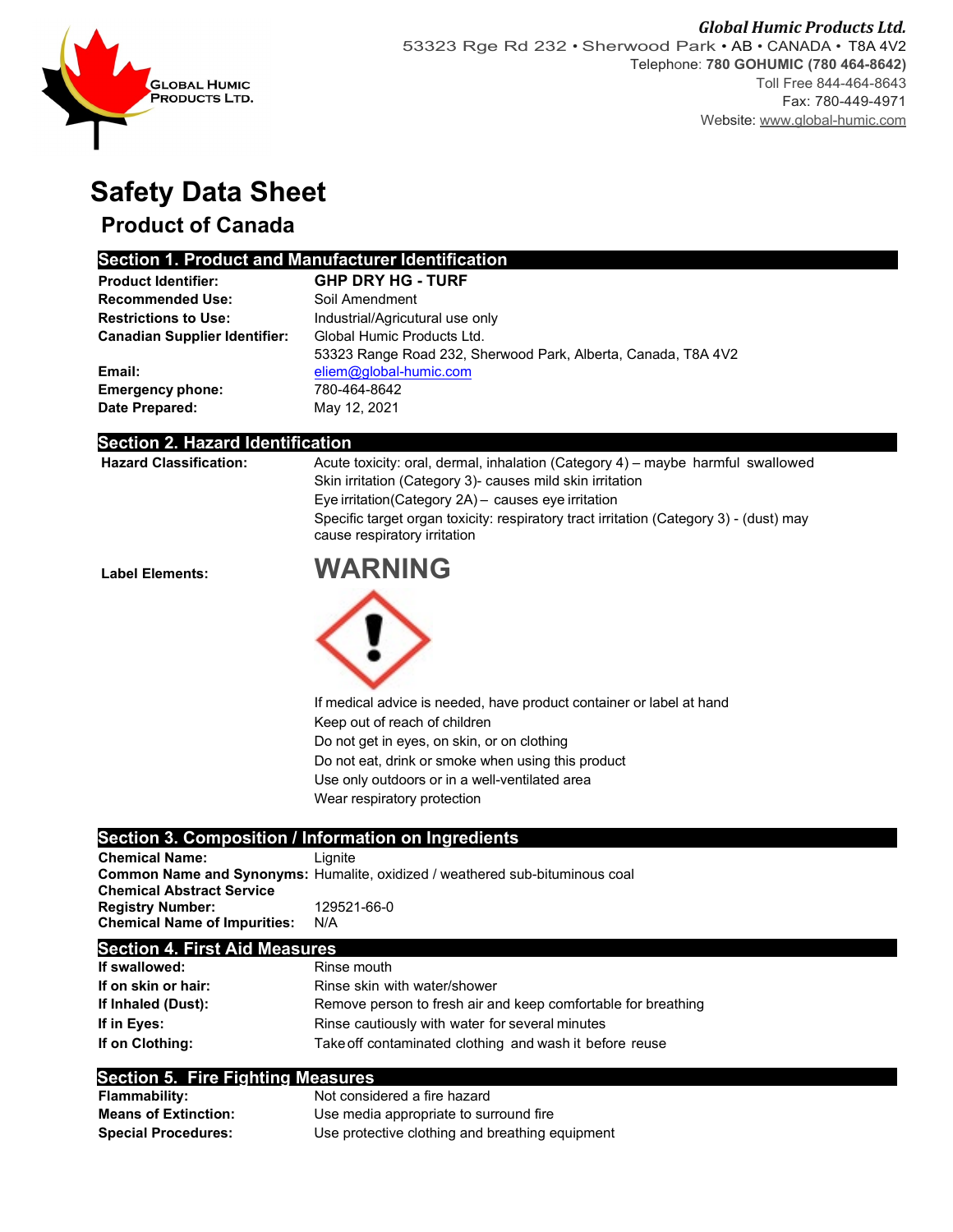| <b>Section 6. Accidental Release Measures</b>                                                                                                                                                                                                                                                                                                                                                                                                                                                                                        |                                                                                                                                                                                                                                                                                                                             |                                                                                                                                                                                                                                                                                                                                                                                            |  |
|--------------------------------------------------------------------------------------------------------------------------------------------------------------------------------------------------------------------------------------------------------------------------------------------------------------------------------------------------------------------------------------------------------------------------------------------------------------------------------------------------------------------------------------|-----------------------------------------------------------------------------------------------------------------------------------------------------------------------------------------------------------------------------------------------------------------------------------------------------------------------------|--------------------------------------------------------------------------------------------------------------------------------------------------------------------------------------------------------------------------------------------------------------------------------------------------------------------------------------------------------------------------------------------|--|
| Cleaning:<br><b>Containment:</b>                                                                                                                                                                                                                                                                                                                                                                                                                                                                                                     | Storage containers                                                                                                                                                                                                                                                                                                          | Sweep and contain, notify appropriate authorities when release toenvironment occurs.                                                                                                                                                                                                                                                                                                       |  |
| <b>Section 7. Handling and Storage</b>                                                                                                                                                                                                                                                                                                                                                                                                                                                                                               |                                                                                                                                                                                                                                                                                                                             |                                                                                                                                                                                                                                                                                                                                                                                            |  |
| Handling:<br>Storage:                                                                                                                                                                                                                                                                                                                                                                                                                                                                                                                | Ordinary dry material transfer and storage equipment (buckets, etc.)<br>Store in a dry place, closed container, at temperatures not exceeding 50°C or below<br>freezing                                                                                                                                                     |                                                                                                                                                                                                                                                                                                                                                                                            |  |
| <b>Section 8. Exposure Controls / Personal Protection</b>                                                                                                                                                                                                                                                                                                                                                                                                                                                                            |                                                                                                                                                                                                                                                                                                                             |                                                                                                                                                                                                                                                                                                                                                                                            |  |
| <b>Personal Protective</b><br><b>Equipment:</b>                                                                                                                                                                                                                                                                                                                                                                                                                                                                                      | Respiratory Protection - an approved NIOSH/MSHA respirator with a dust filter, approved for<br>silica bearing dust<br>Protective Gloves - wear loose fitting gloves<br>Eye protection - goggles required when working with bulk material Local exhaust<br>and confinement of handling system may berequired to control dust |                                                                                                                                                                                                                                                                                                                                                                                            |  |
| <b>Section 9. Physical and Chemical Properties</b>                                                                                                                                                                                                                                                                                                                                                                                                                                                                                   |                                                                                                                                                                                                                                                                                                                             |                                                                                                                                                                                                                                                                                                                                                                                            |  |
| <b>Physical State:</b><br>Odor:<br><b>Odor Threshold:</b><br><b>Vapor Pressure:</b><br><b>Vapor Density:</b><br><b>Evaporation Rate:</b><br><b>Boiling Point:</b><br>pH:<br>Appearance:<br><b>Specific Gravity:</b><br>Coefficient of Water / Oil Distribution: N/A<br><b>Moisture:</b><br><b>Section 10. Stability and Reactivity</b><br><b>Chemical Stability:</b><br>Incompatibility with other Substances:<br><b>Minimum Ignition Temperature:</b><br><b>Minimum Explosive Concentration:</b><br><b>Minimum Ignition Energy:</b> | Dry<br>Odorless<br>N/A<br>N/A<br>N/A<br>N/A<br>N/A<br>4.2<br>Dark Brown<br>800 kg / $m^3$<br>and exposure to environment                                                                                                                                                                                                    | 25 to 35% may lose or gain moisture over time, depending on humidity and temperature<br>Stable under ambient conditions<br>Non-reactive<br>270°C @ 3% moisture, 590 °C @ 25% moisture<br>60 to 90 g/m <sup>3</sup> @ 3% moisture, 500 g/m <sup>3</sup> @ 25% moisture<br>$1,000 \; \text{mJ}$                                                                                              |  |
| <b>Susceptibility to Spontaneous Combustion:</b>                                                                                                                                                                                                                                                                                                                                                                                                                                                                                     |                                                                                                                                                                                                                                                                                                                             | N/A                                                                                                                                                                                                                                                                                                                                                                                        |  |
| <b>Section 11. Toxicological Information</b><br><b>Lethal Dose:</b><br><b>Lethal Concentration:</b><br><b>Routes of Exposure:</b><br><b>Free Silica:</b><br><b>Respirable Quartz Silica:</b>                                                                                                                                                                                                                                                                                                                                         | N/A<br>N/A<br>permanent lung disorders.<br>$\leq 2\%$<br>$\leq 0.5\%$                                                                                                                                                                                                                                                       | Ingestion, skin contact, eye contact, inhalation<br>Effects of Repeated (Chronic) Exposure: Prolonged and/or repeat exposure vis inhalation of dust may result in progressive and<br>Significant Laboratory Data with Possible Relevance to Human Health Hazard Evaluation: Dust has been related to<br>silicosis, ACGIH Recommends $\leq 2$ mg/m <sup>3</sup> respirable dust (TWA limit) |  |
|                                                                                                                                                                                                                                                                                                                                                                                                                                                                                                                                      |                                                                                                                                                                                                                                                                                                                             |                                                                                                                                                                                                                                                                                                                                                                                            |  |
| <b>Section 12. Ecological Information</b>                                                                                                                                                                                                                                                                                                                                                                                                                                                                                            |                                                                                                                                                                                                                                                                                                                             |                                                                                                                                                                                                                                                                                                                                                                                            |  |